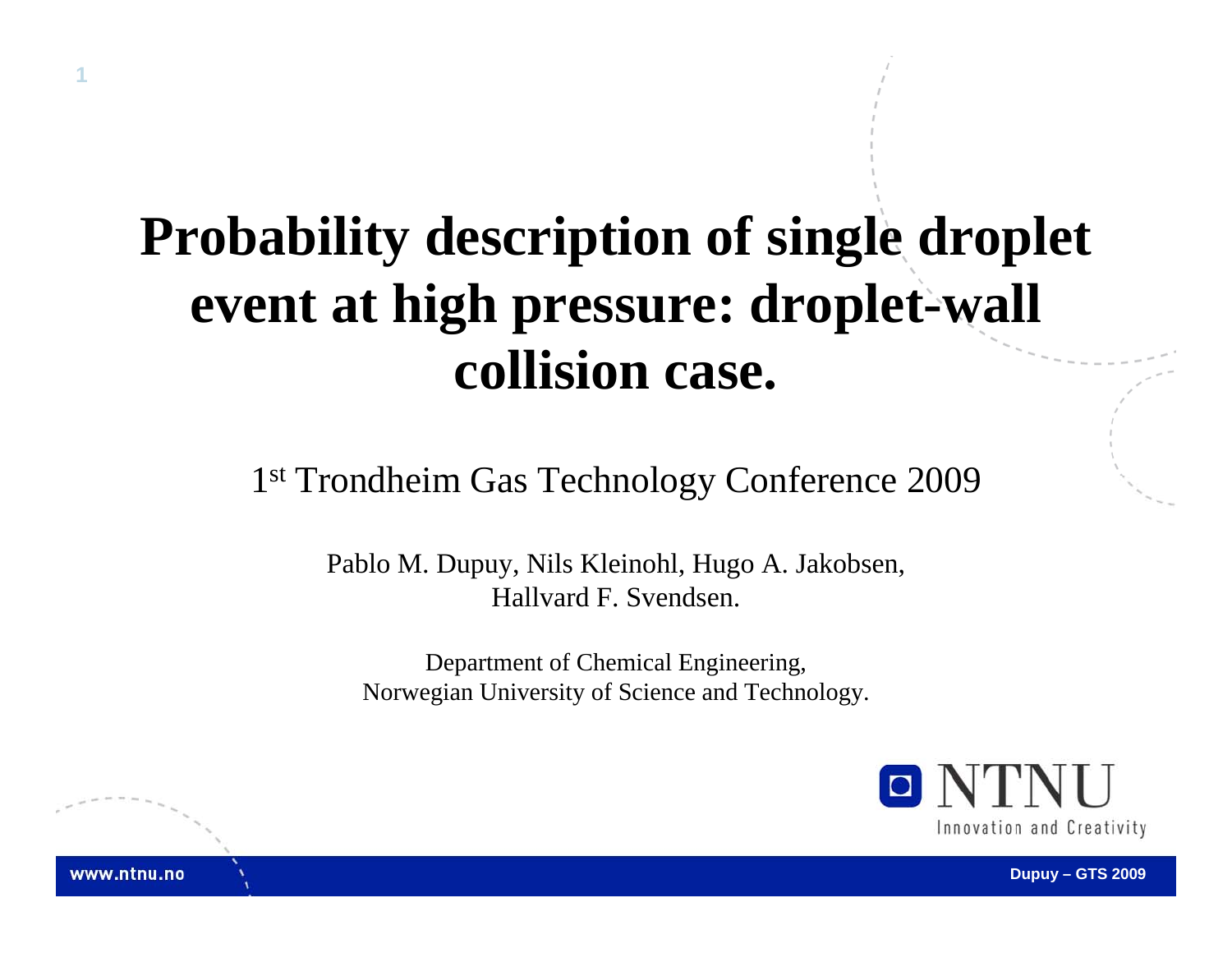# Outline

- Motivation
- •Stochastic vs. Deterministic
- •Three approaches
- •Conclusion

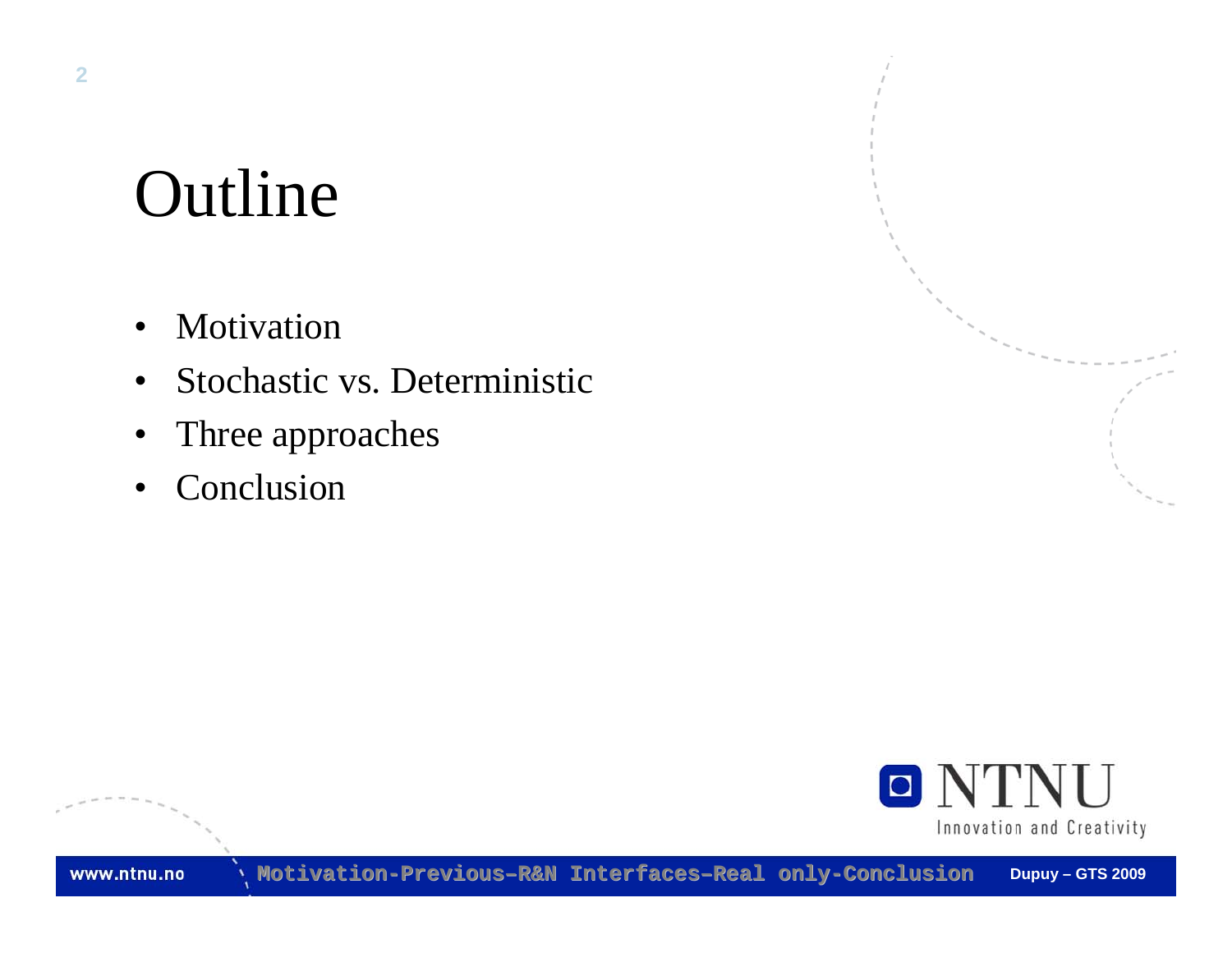# In Focus: High Pressure Gas Liquid Separation





**Dupuy – GTS 2009**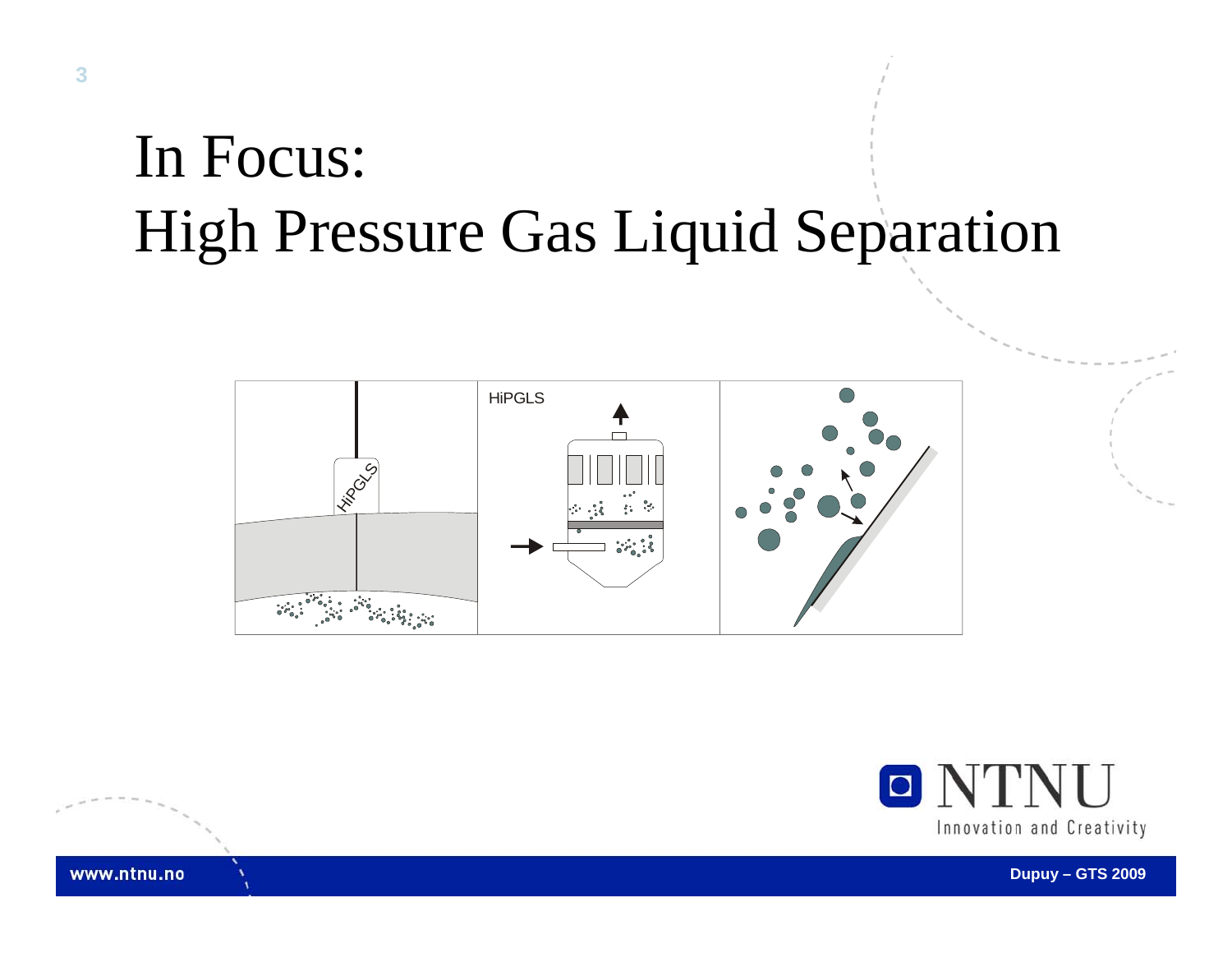# Bouncing / Coalescence



#### 425 (60%) Bounced 273 (40%) Coalesced





www.ntnu.no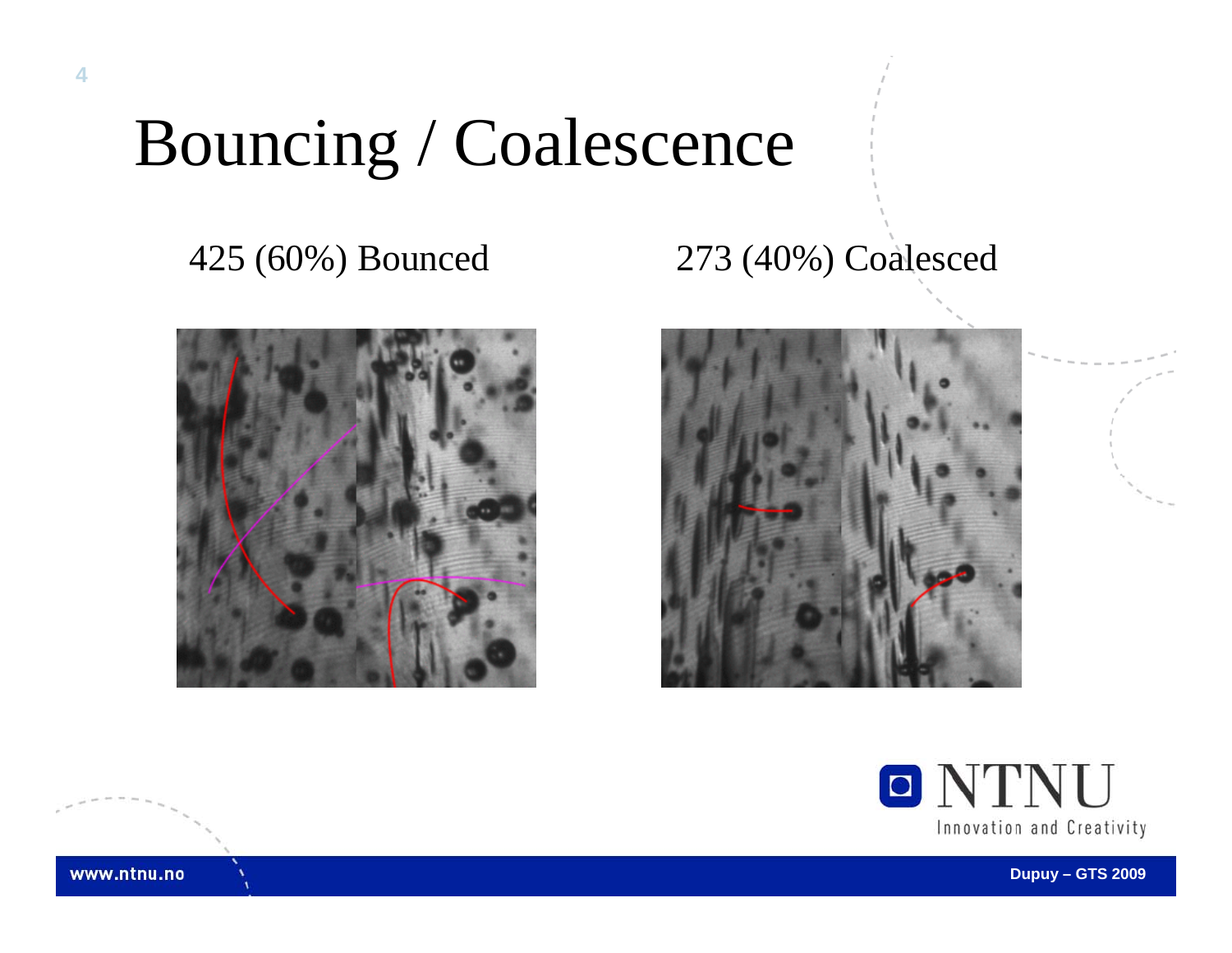

We

FIGURE 1. Schematic of various collision regimes of water droplets in 1 atm. air.

FIGURE 2. Schematic of various collision regimes of hydrocarbon droplets in 1 atm. air.

Qian, J. & Law, C.K. (1997). **Regimes of coalescence and separation in droplet collision**. Journal of Fluid Mechanics, Vol. 331, 59-80.



We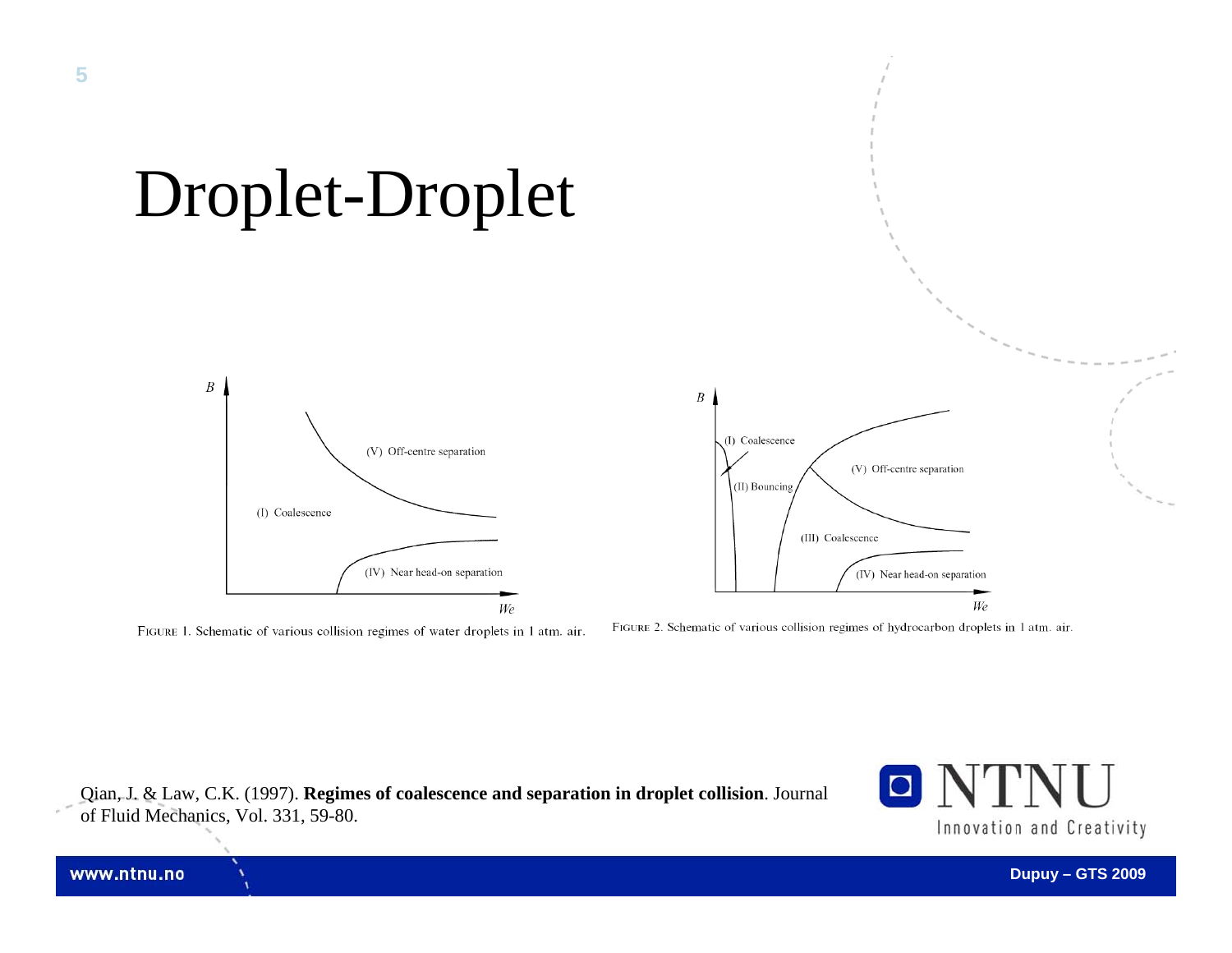# Droplet-Droplet



Qian, J. & Law, C.K. (1997). **Regimes of coalescence and separation in droplet collision**. Journal of Fluid Mechanics, Vol. 331, 59-80.

Dupuy et al. **Modeling of high–pressure binary droplet collisions.** Submitted to Computers and Mathematics with Applications.

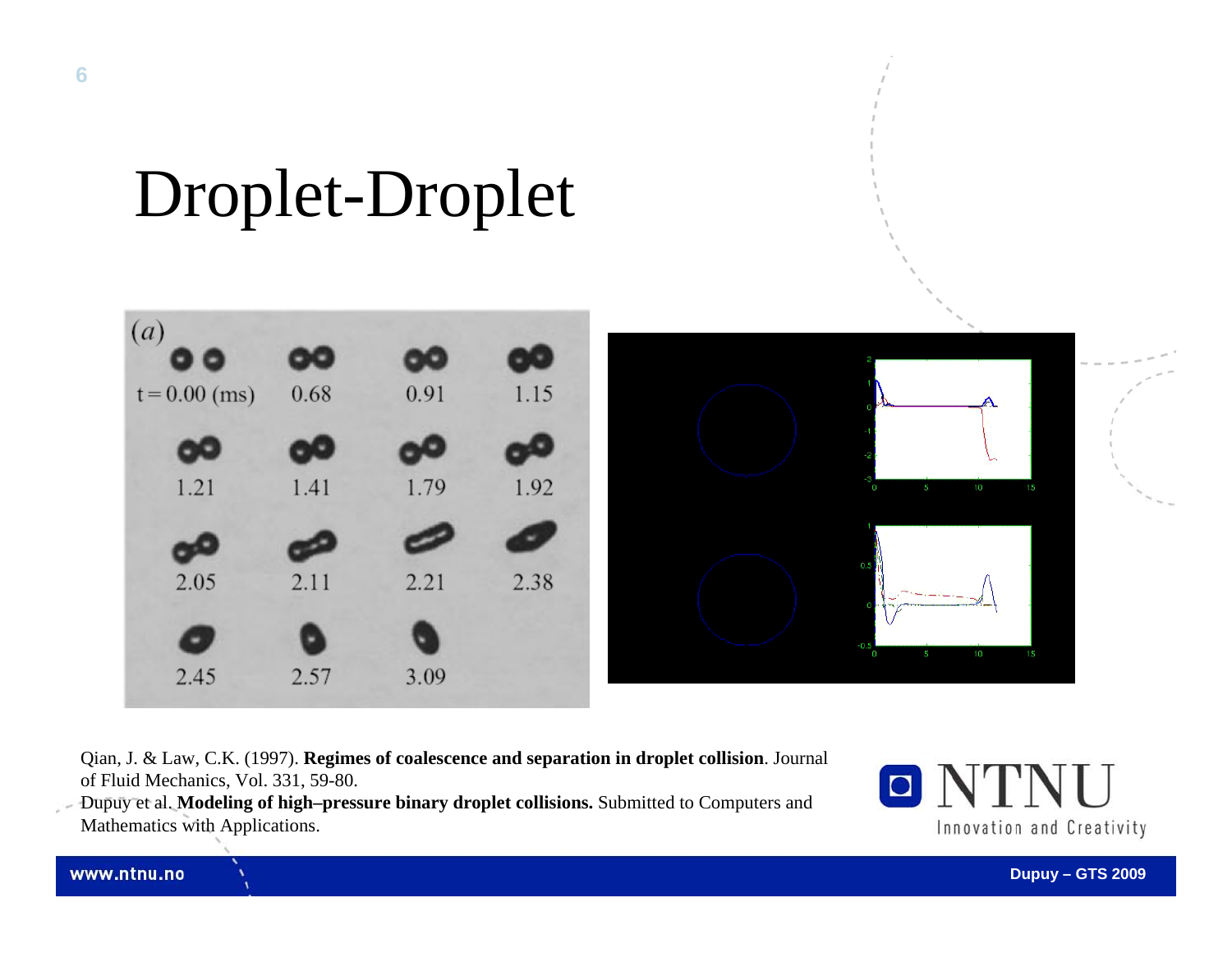#### Time for disturbances to take place



Dupuy et al. **Modeling of high–pressure binary droplet collisions.** Submitted to Computers and Mathematics with Applications.

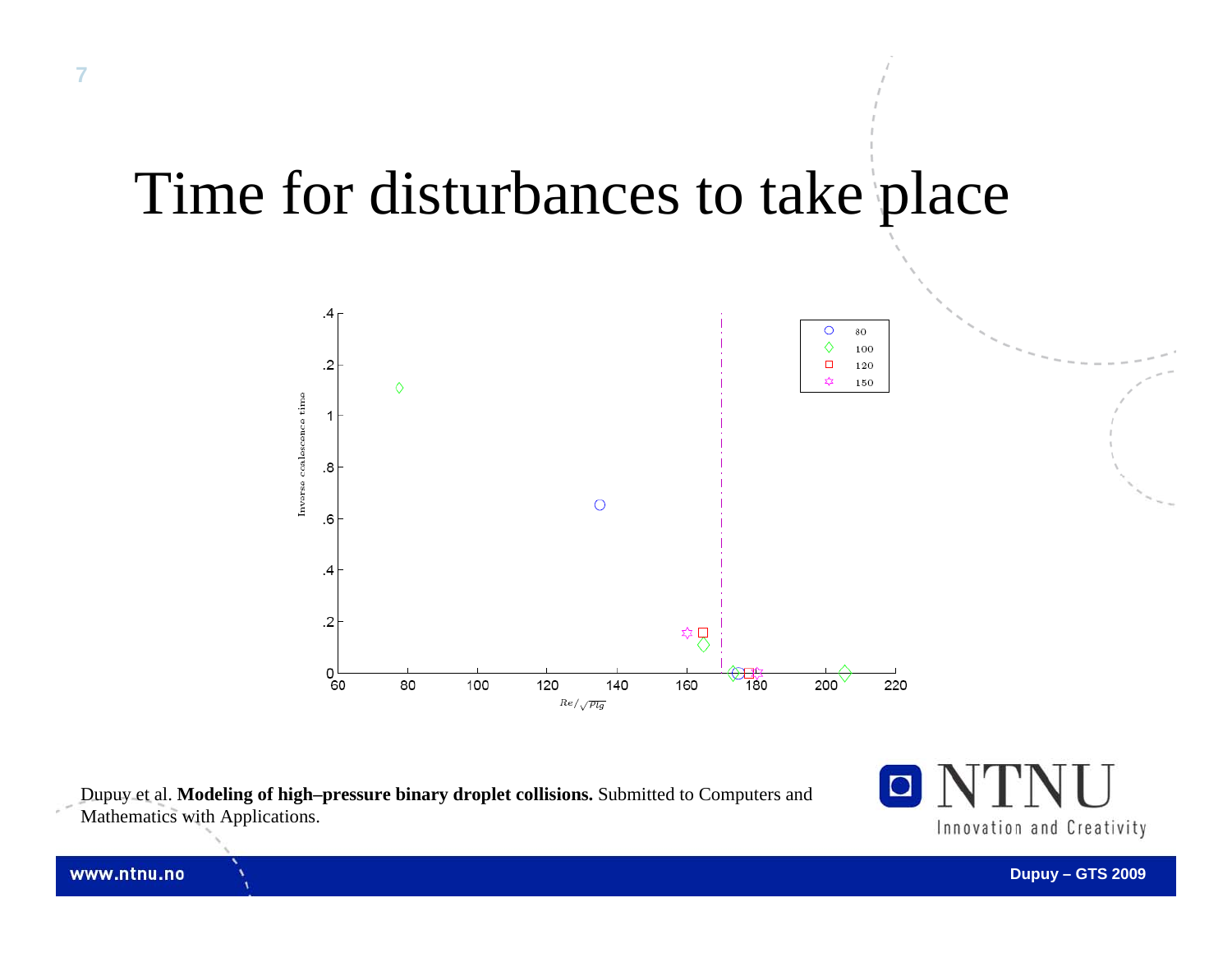# Three approaches for scrubber modeling

- •Using directly experimental results.
- •Population Balance Estimation – Sharp boundaries
- •Population Balance Estimation – Probability Description

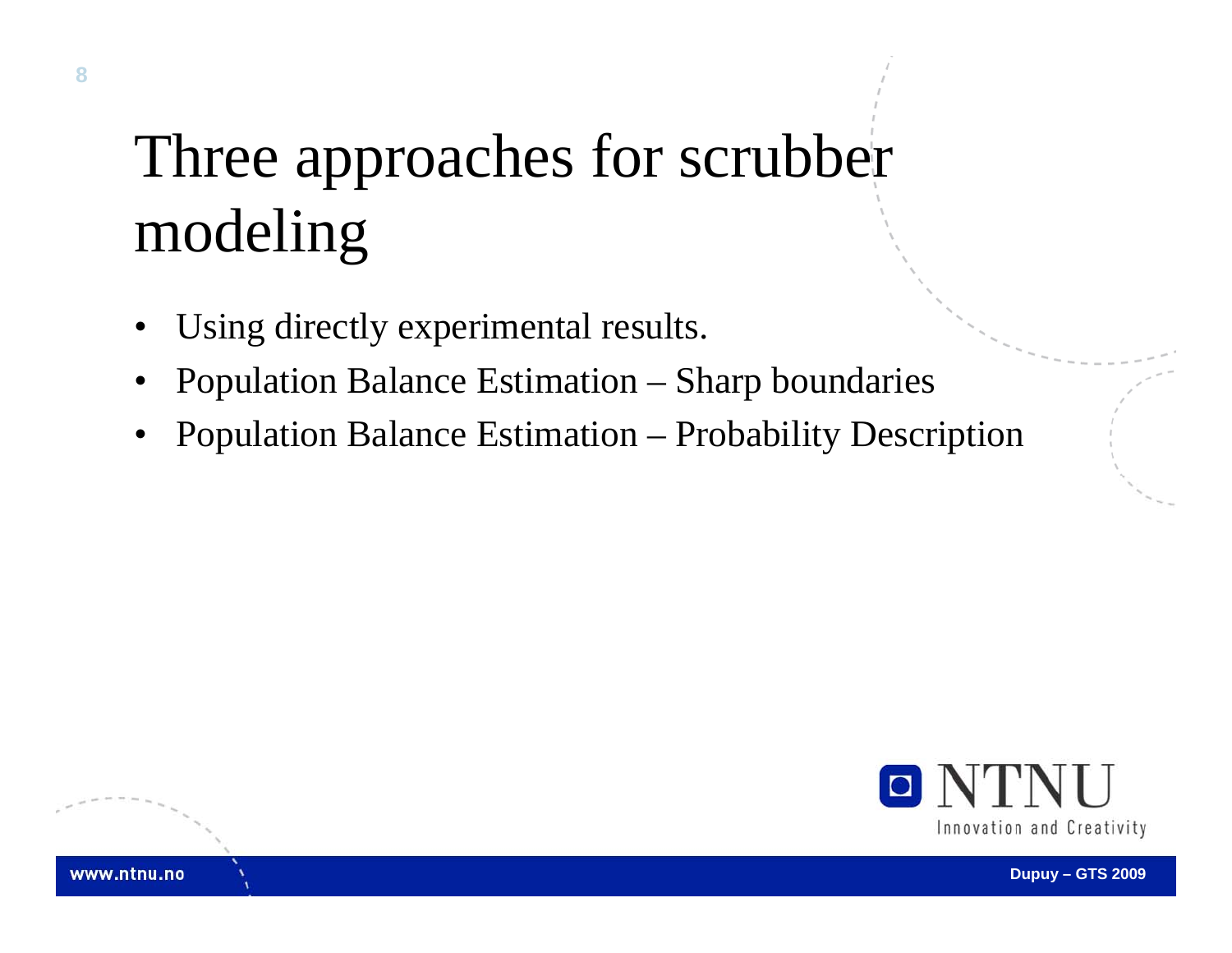## Using directly experimental results

60% Bounced 40% Coalesced

Limitations…

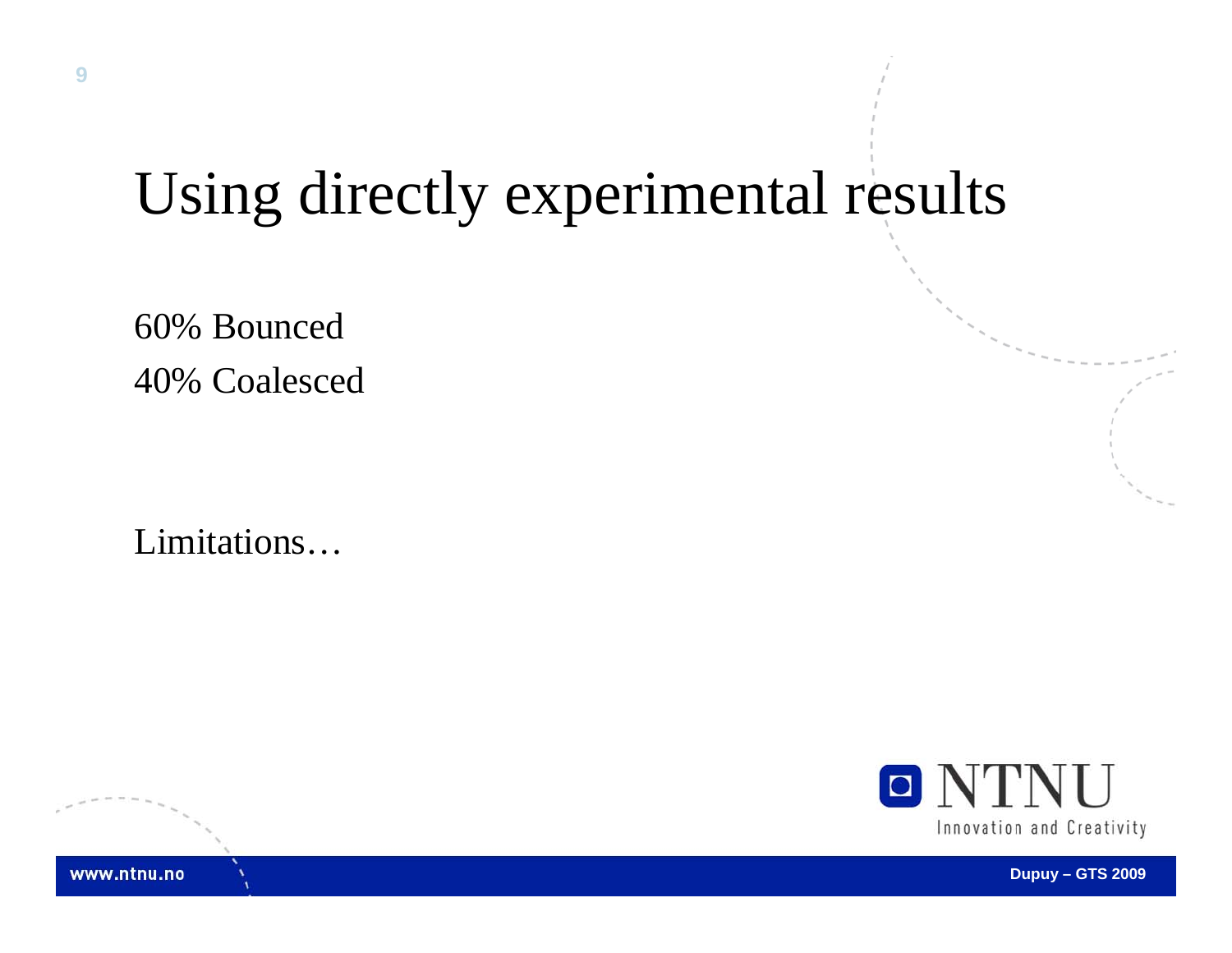# Experiment Distribution

Size









Angle

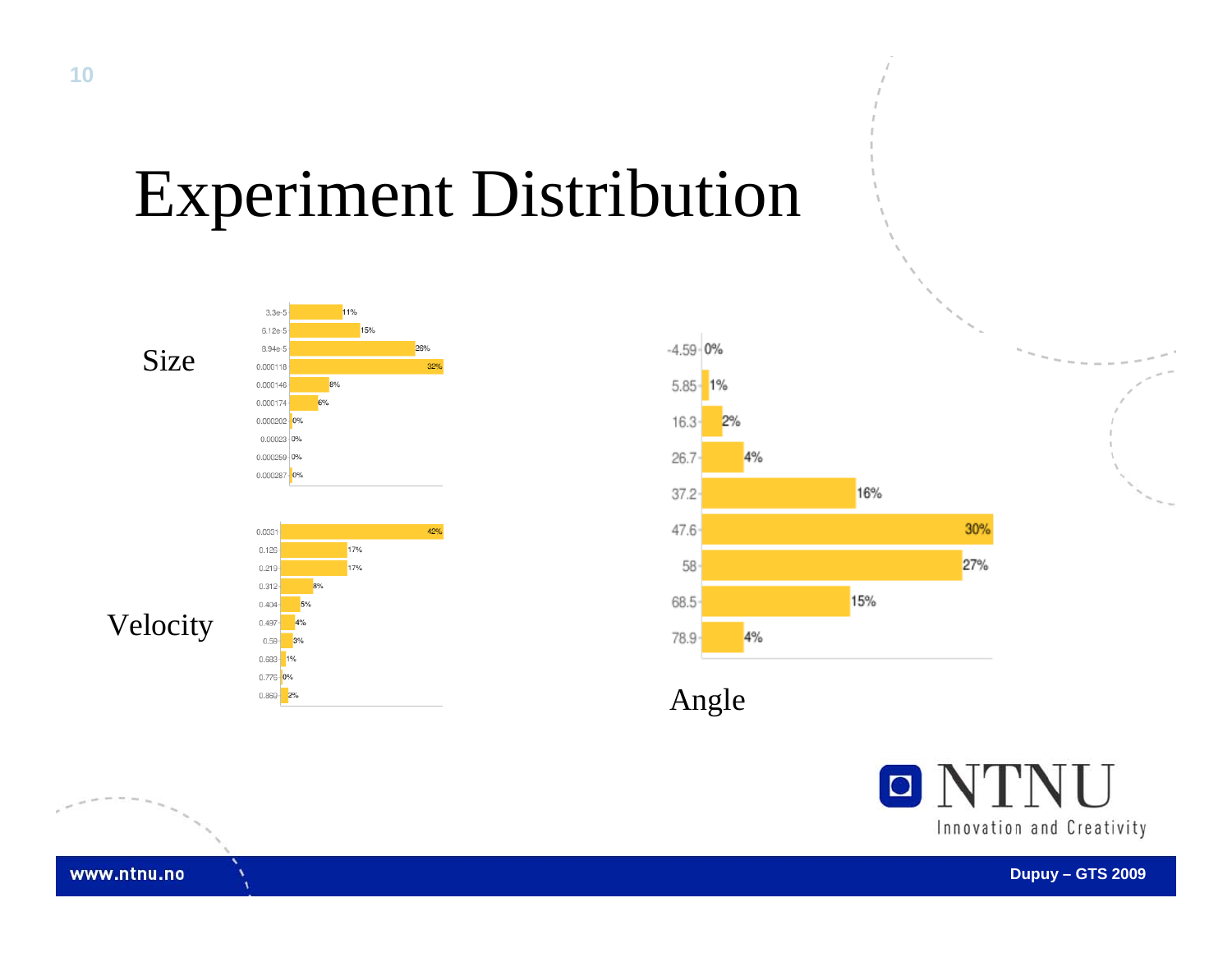## Distribution in the Scrubber





Angle



**Dupuy – GTS 2009**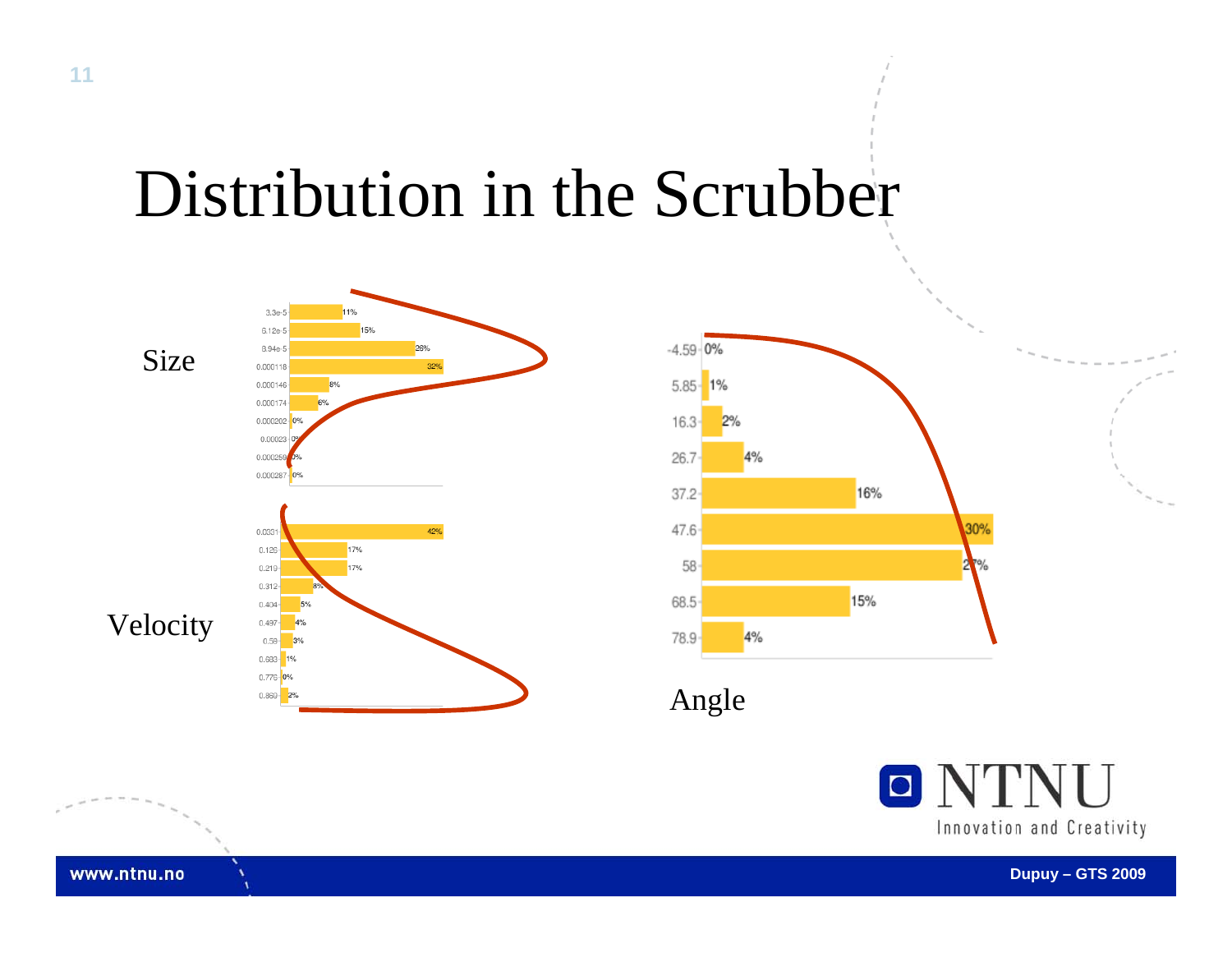# Population Balance Estimation – Sharp boundaries

 $\bullet$  $Lim(Re, We, Ang, FilmProp, \ldots \rightarrow Outcome)$ 

 $0 \qquad \qquad 1$ 

#### Heaviside step function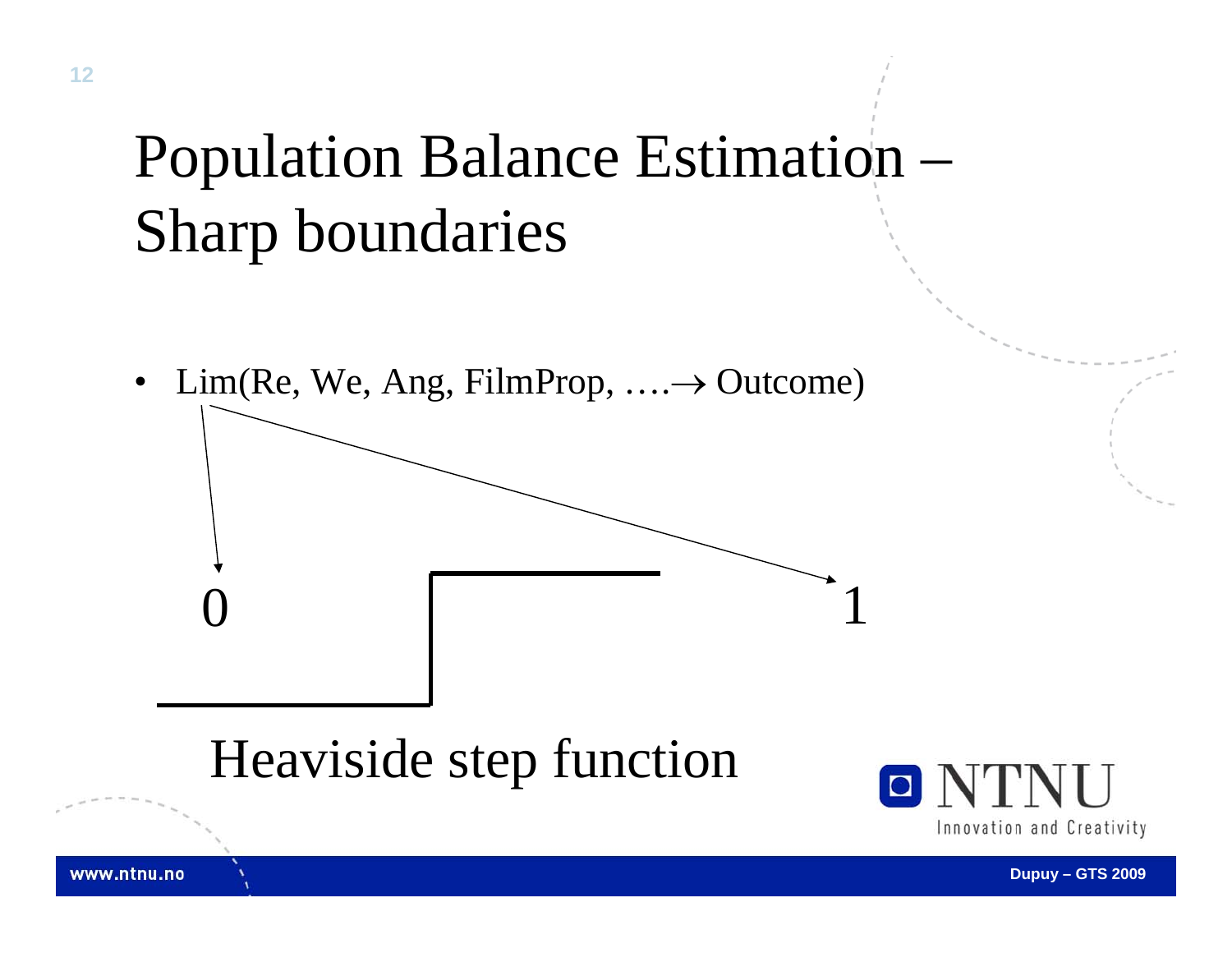

Droplet-Wall Results

Figure 5.3: We over  $d^*$  diagram for Decane-Carbon dioxide regime with solid surface



Figure 5.2: We over  $d^*$  diagram for Decane-Nitrogen regime with solid surface

Nils. Kleinohl (2009). **Experimental analysis of droplet-surface interactions at low impact velocities**. Master Thesis. ITLR

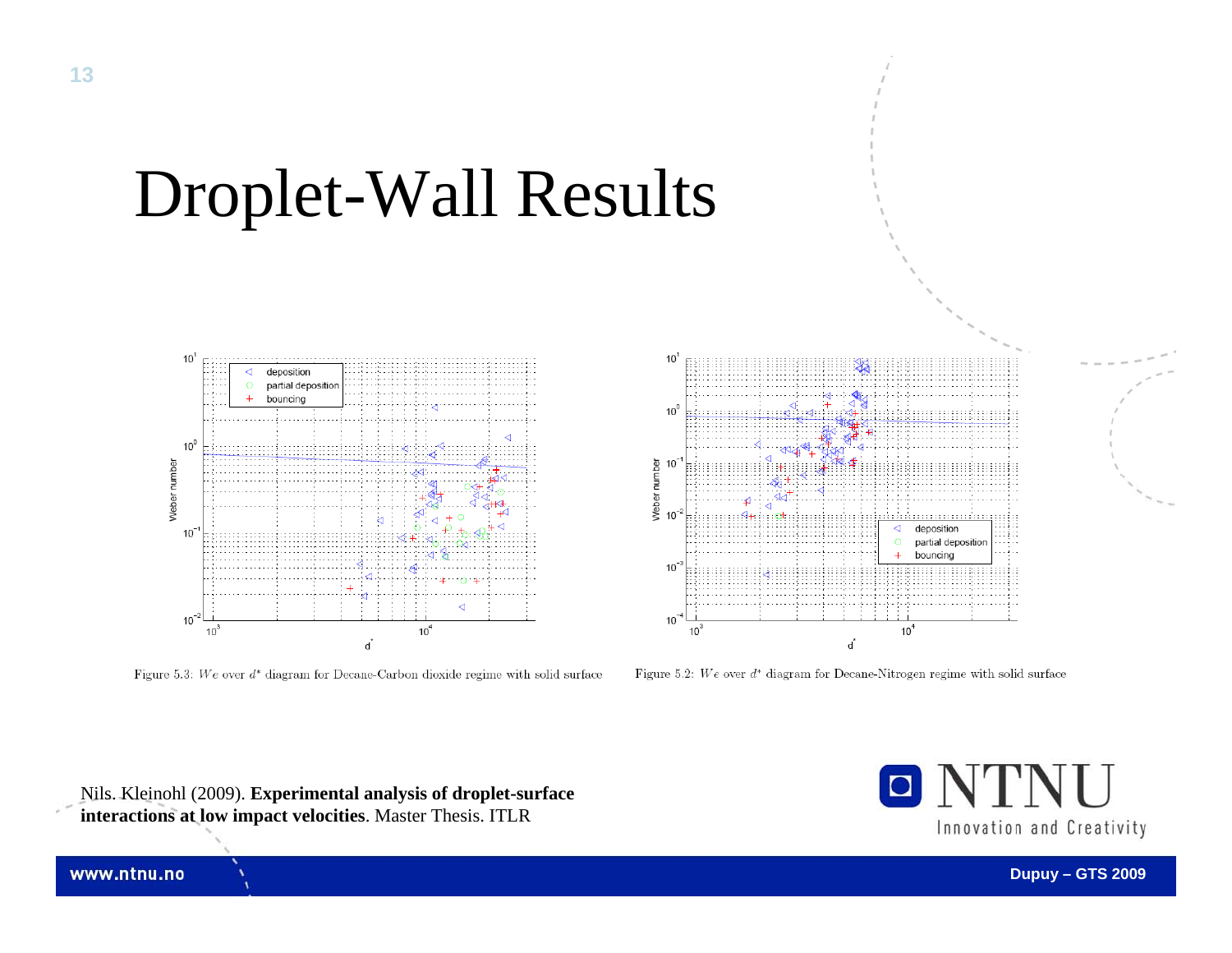# Internal Coordinate Integration

- • Population Balance
	- (Droplet relative velocities)
- $\bullet$  Experiments
	- Surfactants distribution
	- Turbulence in the gas phase
	- Non-equilibrium effects

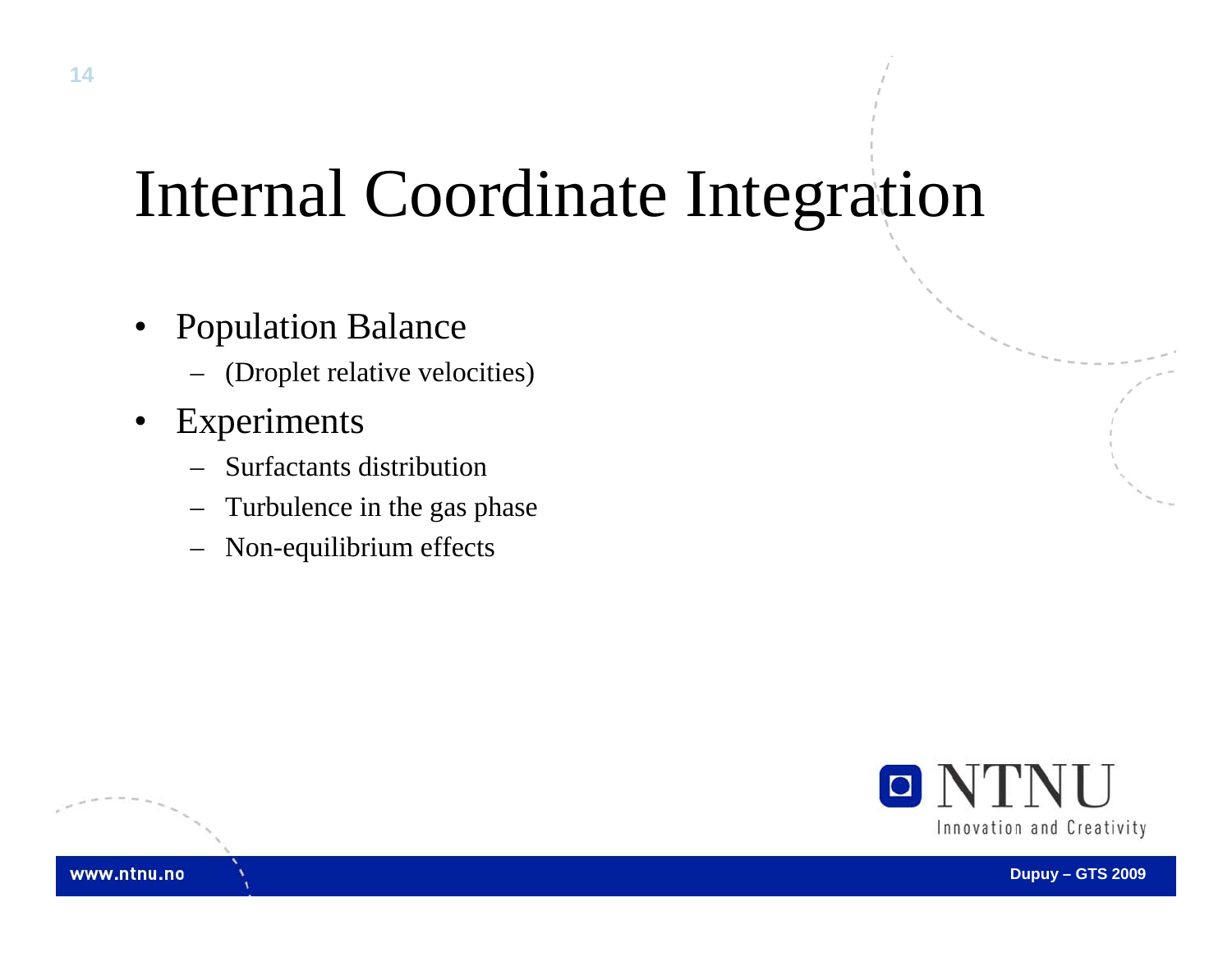# Population Balance Estimation – Probability Description

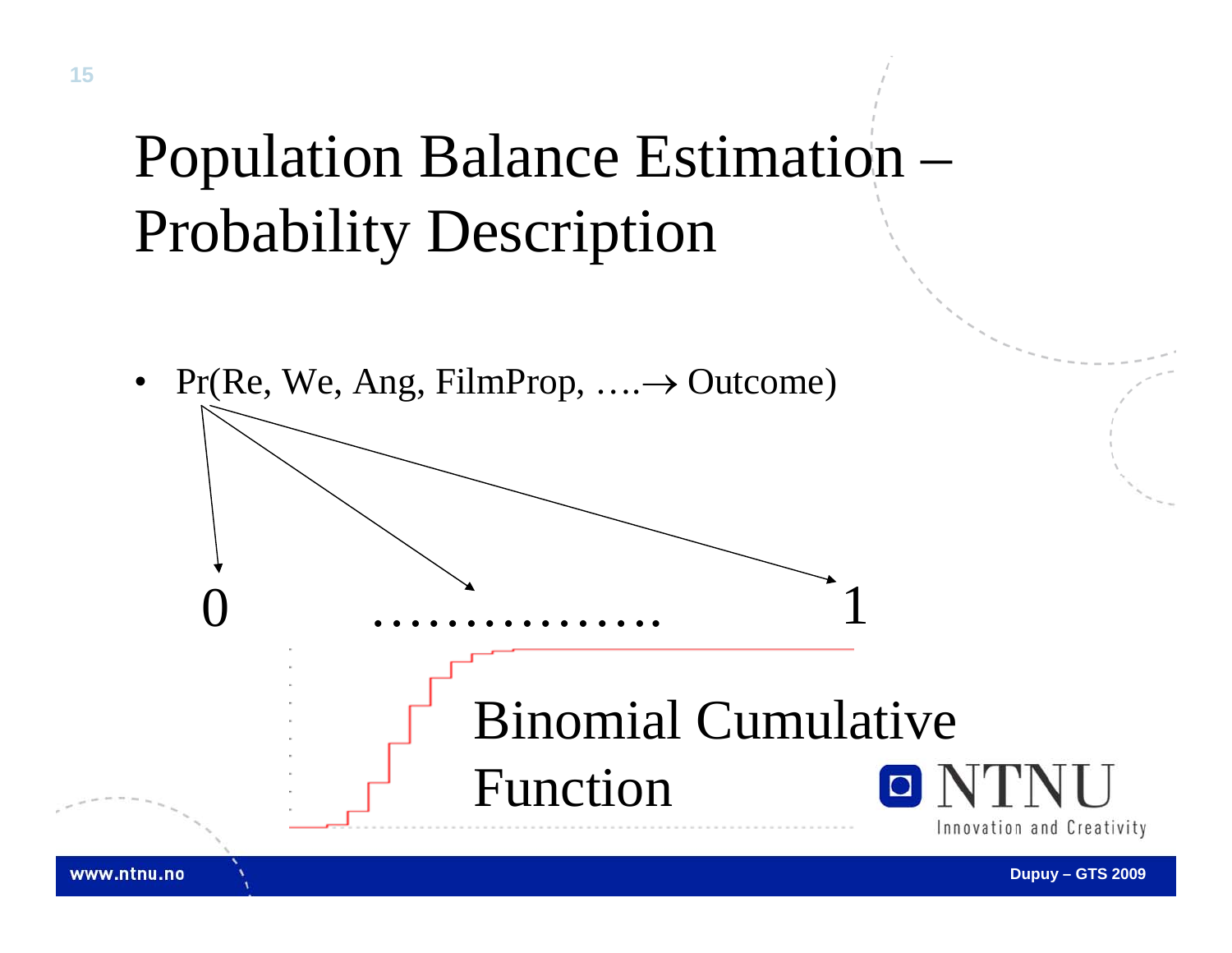# Results. Probability with Reynolds



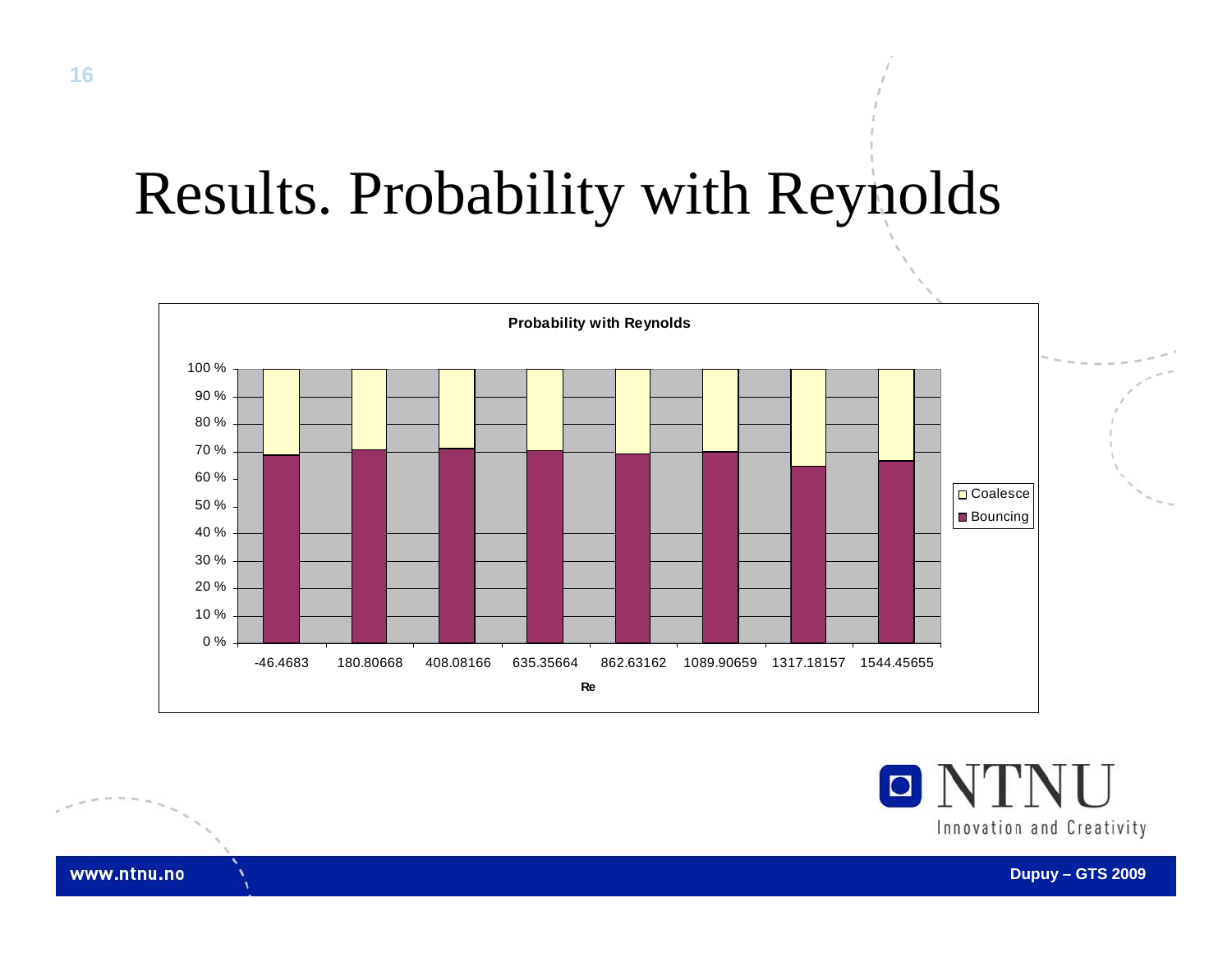# Results. Probability with Angle



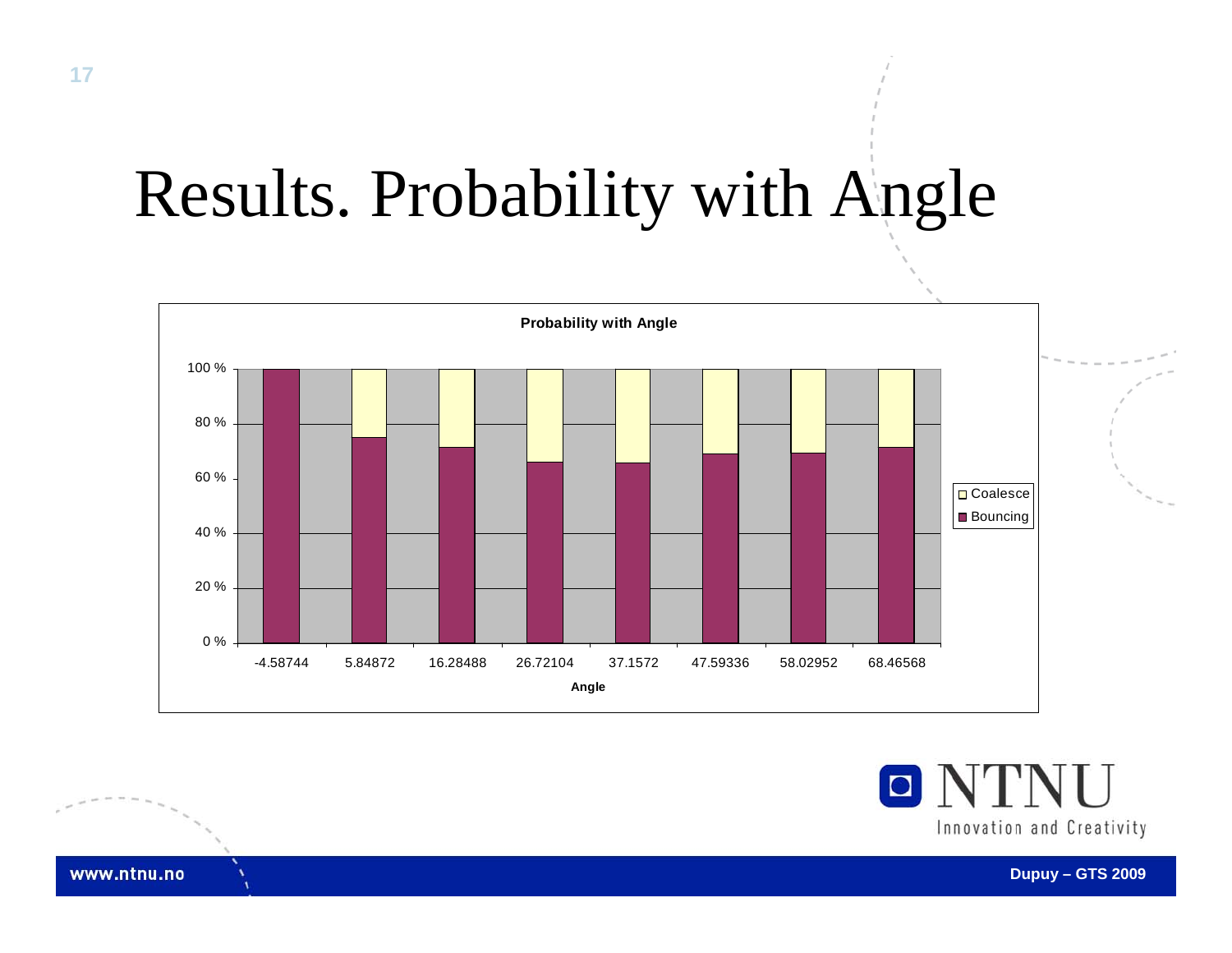# Conclusion

- • Using a cumulative distribution function when defining population balance kernels is a general approach to Heaviside functions.
- $\bullet$  This approach is more suitable when more variables are already integrated in the experiments.